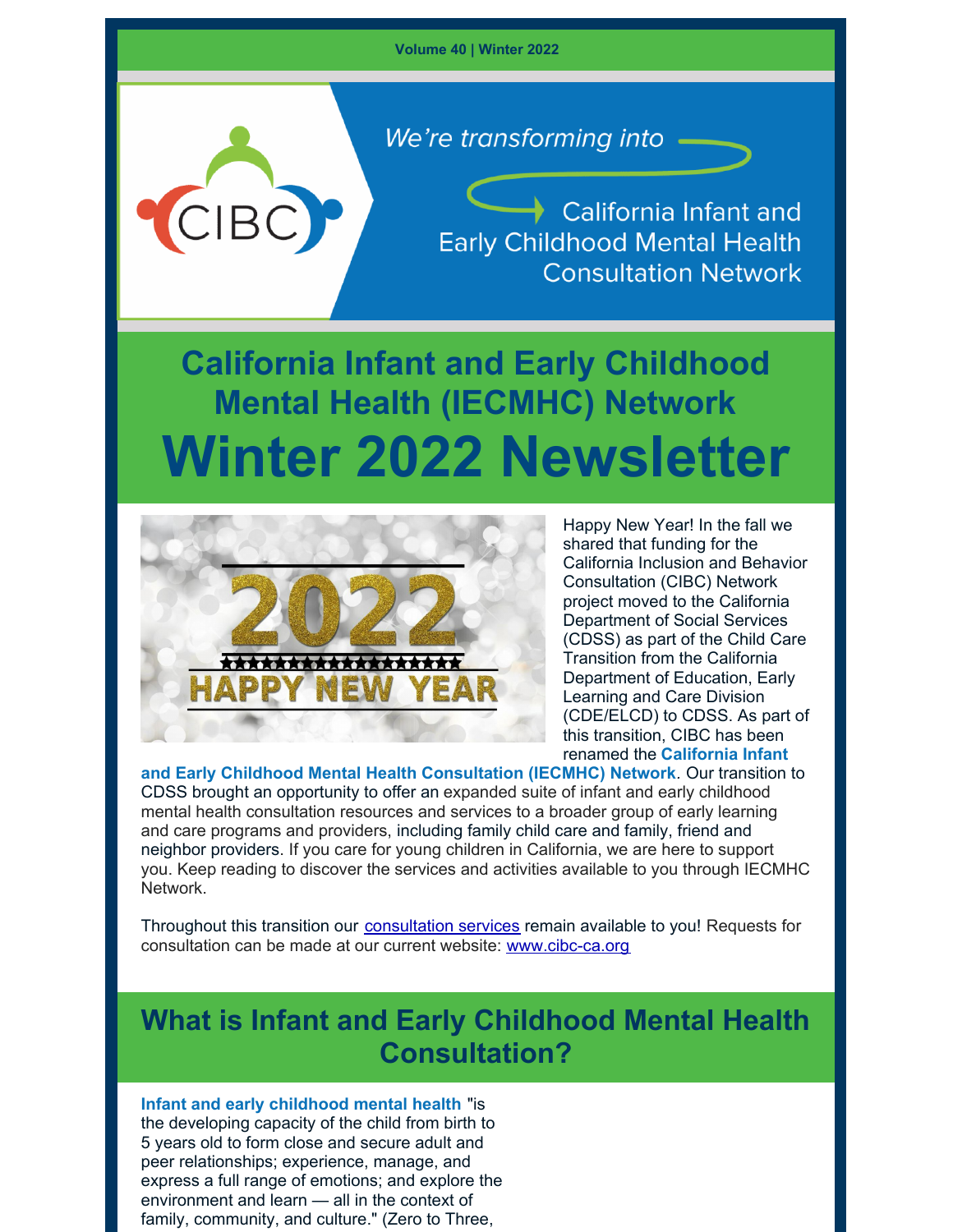2017).

**Infant and early childhood mental health consultation (IECMHC)** is a widely used approach that equips teachers, caregivers, and families to support children's healthy social and emotional growth.

**Infant and early childhood mental health consultation** is a preventative, strength-based, culturally responsive approach that provides early childhood programs, including early learning and care settings, access to infant and early childhood mental health consultants who are highly trained professionals with specialized knowledge about child development, mental wellness and the various factors and stressors that can impact child and family well-being. Consultants partner with early learning and care providers to support relationships and



connections between young children and the adults who care for them.

**Infant and early childhood mental health consultation** is not therapy, nor does it include assessment or diagnosis of specific children. Consultation is used to assist caregivers, teachers, and families in creating an environment in which children's social and emotional development can thrive. IECMH consultants work to ensure that all children have the skills to express and manage their emotions, make friends, and gain valuable problem-solving skills. Infant and early childhood mental health consultation increases providers' competence in responding to children's behavior and improves their confidence, self-efficacy, and sensitivity, while reducing work-related stress, and staff turnover (Brennan, Bradley, Allen & Perry, 2008).

**Infant and early childhood mental health consultants** may 1) conduct classroom observations to better understand teacher/provider concerns; 2) model communication and language skills to promote positive interactions with children, families and other staff; 3) help teachers/providers identify and use tools and practices to enhance the early learning environment and reduce the likelihood of behavior adults find challenging; 4) improve programmatic functioning by: helping program administrators and/or staff consider their program's equitable and inclusive policies and practices as well as overall social and emotional climate, and 5) model and share personal wellness and self-care strategies for teachers and providers to build resilience.

# **Consultant Reflections**



#### **By Vanessa Bailey, IECMHC Consultant**

Self-care has historically been low on the priority list for individuals who work in the field of Early Childhood. By nature, those of us in this field are consistently described as nurturing, caring, compassionate, selfless, and giving. Self-care frequently sinks to the bottom of the priority list and becomes something we **HAVE** to do, at some point, rather than something we regularly do because we should.

Certainly, during the COVID-19 pandemic, this has gone even further by the wayside as we have consistently struggled to manage new regulations and expectations, while still successfully meeting the needs of young children and their families. The added administrative, health and cleaning practices tasks related to COVID-19, along with our desire to relieve the pressures felt by the children in our care, has increased the need for us to be intentional about self-care. Research clearly demonstrates a link between adults'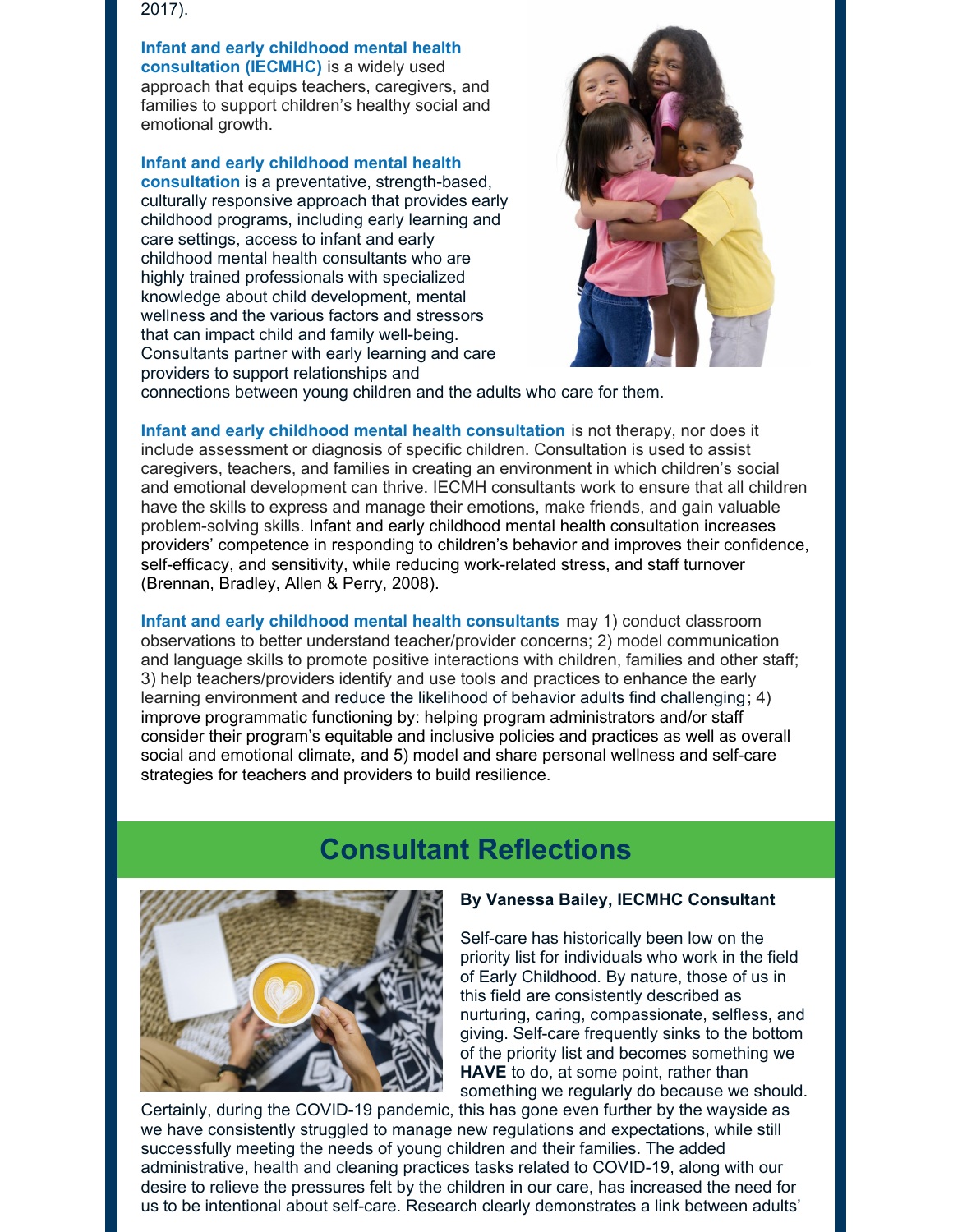demonstration of self-regulation skills, and how children learn them. It is important that we are mindful of approaching each day with a clear head, open mind, and well-regulated emotions to successfully demonstrate appropriate self-regulation skills to the children in our care. We need to be "okay," and in a good place mentally and emotionally, before we can help them learn to be as well. Being intentional about self-care so you can appropriately demonstrate self-regulation skills means coming up with a plan that works for you and sticking to it. Of all the resources available, the Taking Care of Ourselves Workbook, from the Center for Early Childhood Mental Health [Consultation](https://www.ecmhc.org/documents/TakingCare_ProviderBk_final.pdf) is one of my favorites. I strongly encourage you to download and complete the workbook, which includes support on identifying your own stressors, what to do once you've identified them, and strategies you can employ to take care of yourself. As you continue each day to do the important work that lies ahead, I encourage you to take just a minute and empower yourself before you do.

#### **Other Resources:**

- [Relaxation](https://www.ecmhc.org/relaxation_exercises.html) Exercises
- Posters to Combat Stress [\(English\)](https://www.ecmhc.org/documents/CECMHC_GrafittiPosters.pdf)
- Posters to Combat Stress [\(Spanish\)](https://www.ecmhc.org/documents/CECMHC_GrafittiPosters_Espanol.pdf)
- California Surgeon General's Playbook: Stress Relief during [COVID-19](https://files.covid19.ca.gov/pdf/wp/california-surgeon-general_stress-busting-playbook--en.pdf)

# **IECMHC Network Webinar Series**



Join us for a series of one-hour webinars that highlight different aspects of infant and early childhood mental health. Register for each session through the California Early Care and Education [Workforce](https://caregistry.org/) Registry.

| <b>Webinar Topic</b>                                                                                             | Date & Time                                   |
|------------------------------------------------------------------------------------------------------------------|-----------------------------------------------|
| <b>Serving Children and Families Who</b><br><b>Experience Homelessness</b><br>Vanessa Bailey, MA, IFEC-ATMHP     | Wednesday, March 9, 2022<br>$4 p.m. - 5 p.m.$ |
| <b>Professional Resilience in Challenging</b><br><b>Times</b><br>Debbie Reno-Smith, LMFT, IFECMHS,<br><b>RPM</b> | Wednesday, May 25, 2022<br>$4 p.m. - 5 p.m.$  |

### **Communities of Support: Reflective Practice and Caregiver Well-Being**

The IECMHC Network introduces a series of gatherings to promote the use of reflective practice in caregivers daily care and interactions with young children. The series is designed to support caregivers in implementing reflective practices and to provide a space for discussion of successes, barriers and challenges when caring for children. Participants will have the opportunity to gain new resources and experience peer-to-peer learning and support.

Facilitated by IECMHC Network Consultants, participants will meet virtually in small groups for six monthly, 90-minute sessions. **Coming Spring 2022!**

If interested, fill out the **[interest](https://app.smartsheet.com/b/form/a932cb4178994a77b4a862150f8d33c7) form** and you will be notified when registration information is available.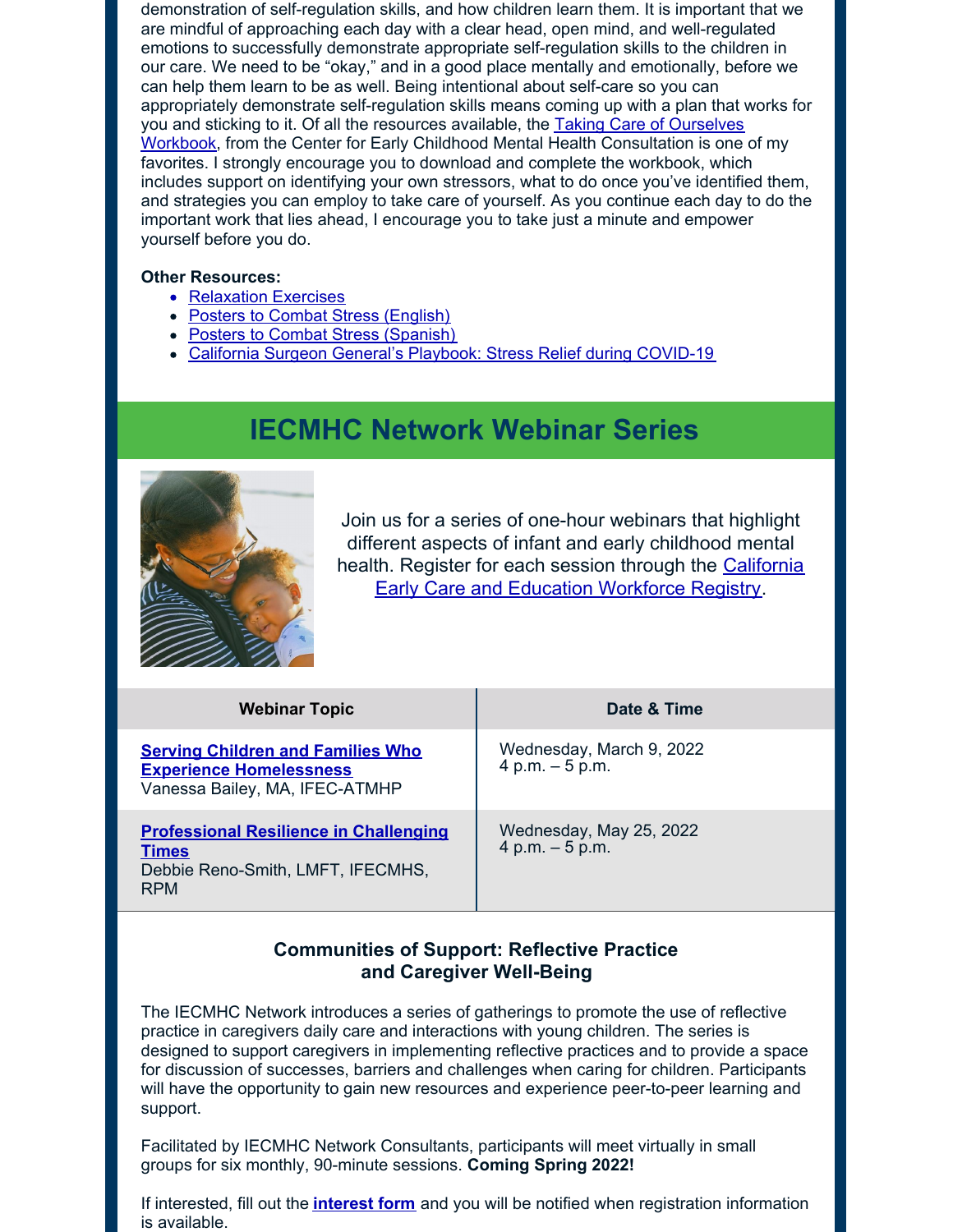# **Caring for Young Children: Home-Based Caregiver Workshop Series**

Join us for a series of one-hour workshops highlighting different aspects of infant and early childhood mental health and designed specifically to support the work of caring for young children in home-based settings while highlighting different aspects of infant and early childhood mental health. Register for all sessions via Zoom.

| <b>Webinar Topic</b>                                                                                                                                          | Date & Time                                     |
|---------------------------------------------------------------------------------------------------------------------------------------------------------------|-------------------------------------------------|
| <b>How Your Past Can Influence Your</b><br><b>Presence When Caring for Children</b><br>Breea Williams, LMFT, IFMHS                                            | Thursday, February 24, 2022<br>6 p.m. $-7$ p.m. |
| <b>Early Brain Development: The</b><br><b>Caregiver Connection</b><br>Jess Bernal, MA, LMFT                                                                   | Wednesday, March 30, 2022<br>6 p.m. $-7$ p.m.   |
| <b>Developmental Milestones Part 1:</b><br><b>Recognizing Milestones</b><br>Michele Rogers, PhD, CDC CA,<br>Ambassador, Learn the Signs, Act Early<br>Program | Wednesday, April 13, 2022<br>6 p.m. $-7$ p.m.   |
| <b>Developmental Milestones Part 2:</b><br><b>What to Do if You Have a Concern</b><br>Presenter To Be Confirmed                                               | Wednesday, May 4, 2022<br>6 p.m. $-7$ p.m.      |

# **New IECMHC Network Services**

#### **Community Open-Door Sessions**

#### **What are Open-Door Sessions?**

Open-Door sessions are an opportunity for any early learning and care provider in California to participate in virtual "on demand" group consultation with other early learning caregivers. These sessions are facilitated by IECMHC Network Consultants. Participants are encouraged to attend with questions, concerns and challenges related to infant,



toddler, and young children's social, emotional, and behavioral health. The Open-Door is intended to be a confidential space to reflect, seek supportive input, share ideas and resources, discuss development, and network within community.

#### **When are the Open-Door Sessions?**

There will be one-hour sessions every month offered at varying times to reach early care providers with varying schedules.

**Launching: Wednesday, February 23, 2022, 5:30 p.m. – 6:30 p.m. Register for the February 23 [Open-Door](https://wested.zoom.us/meeting/register/tJIqdOyoqj0rH9y2lpVO5ahLc7YvDF1KNxw5) Session**

### **IECMHC Network Helpline – Launching January 31, 2022!**

#### **What is the Helpline?**

This is an opportunity to engage in "just in time" one-on-one support with a live IECMHC Network Consultant. Individuals are